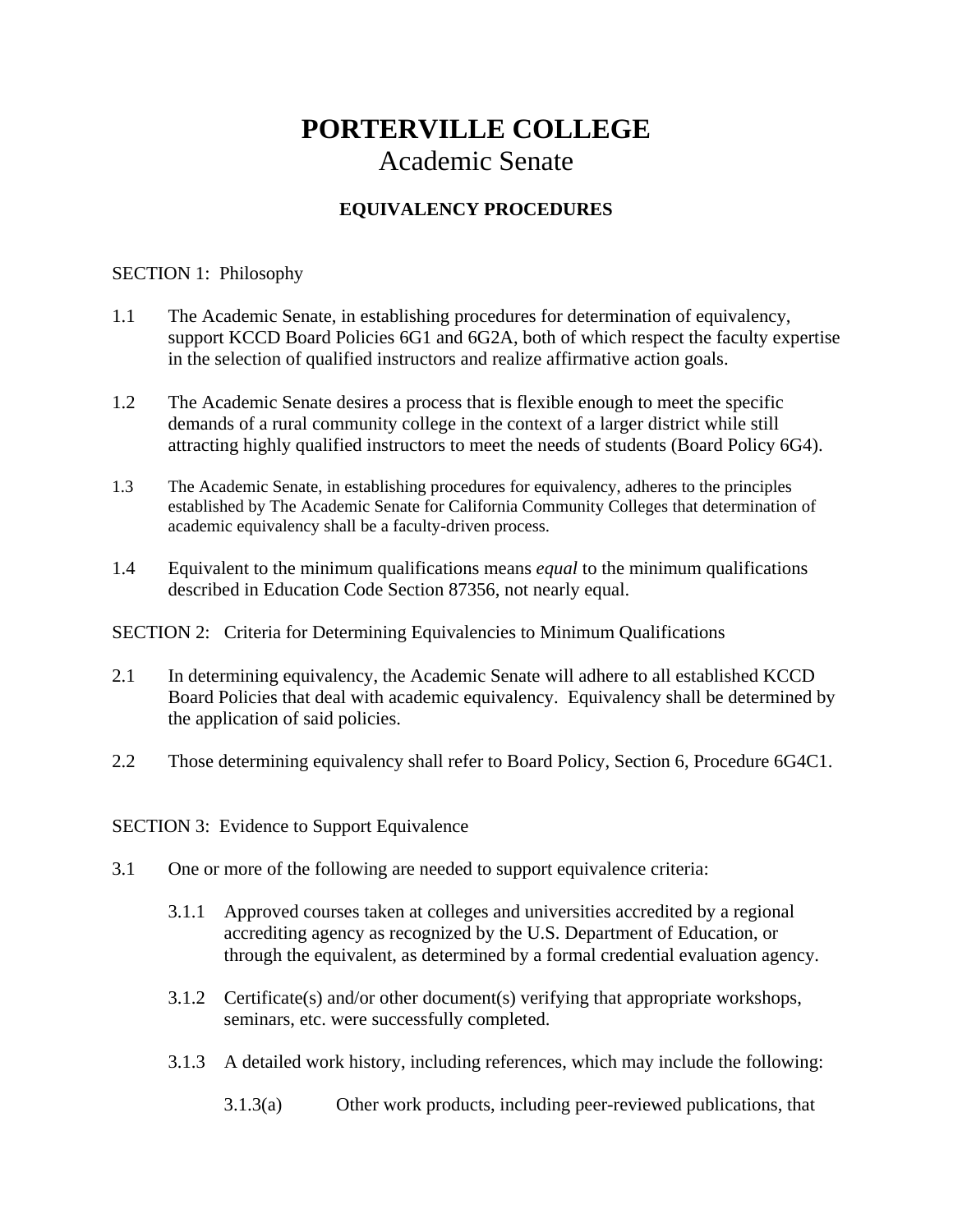demonstrate the applicant's command of the discipline in question.

- 3.1.3(b) Teaching experience at the post-secondary level that is in the discipline in question.
- 3.1.3(c) Artistic, vocational, performance, or other appropriate portfolio that is in the discipline in question.
- 3.2 For those candidates deemed qualified by equivalency, a written record of evidence of equivalence shall be permanently maintained in the candidate's file by Human Resources.

SECTION 4: Academic Senate Equivalency Committee Membership

4.1 The Academic Senate Equivalency Committee (ASEC) shall consist of not less than four full-time faculty members (not including the Academic Senate President) and shall be appointed annually by the Academic Senate President with approval by the Academic Senate.

SECTION 5: A Specific Equivalency Committee

- 5.1 A specific equivalency committee (SEC) shall consist of five faculty members, and one educational administrator. Two members shall be appointed from the ASEC by the Academic Senate President, one shall be the Academic Senate President or designee, one shall be the appropriate Division Chair, and one shall represent the appropriate discipline.
	- 5.1.1 In the event that one person serves as both division chair and discipline expert, three people may be selected from the ASEC.
	- 5.1.2 The educational administrator shall serve as a non-voting member.
- 5.2 The chair of a specific equivalency committee shall be the Academic Senate President. If the Academic Senate President is unavailable, one of the Senate Equivalency Committee members on that particular committee shall chair and the committee shall select its chair at the time it convenes.

SECTION 6: Specific Equivalency Committee Procedures – Full-time Faculty Positions

- 6.1 If upon receiving a candidate's application, Human Resources determines that minimum qualifications are not met and an applicant has submitted an Equivalency Request form, an SEC may be convened (at the request of a hiring committee) to evaluate the application to determine if the candidate meets the equivalency criteria.
	- 6.1.1 The SEC shall make its recommendation in a timely manner and always before a candidate is invited to the campus for an interview.